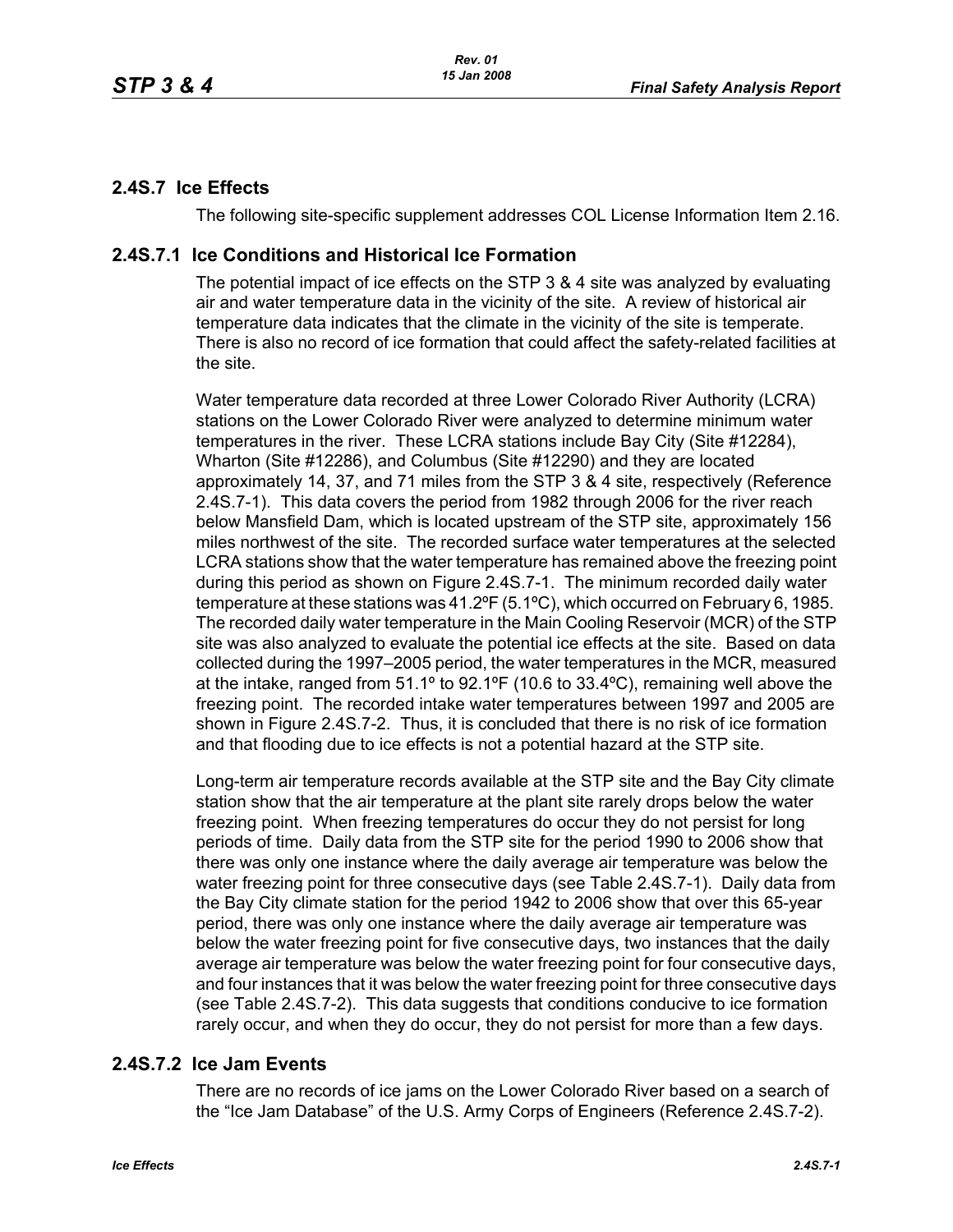As shown in Figure 2.4S.7-1, the water temperatures in the Lower Colorado River never approached freezing during the 1982–2006 period of record. Therefore, the formation of frazil and anchor ice at the river intake to the Reservoir Makeup Pumping Facility is highly unlikely. In addition, the large dams and reservoirs on the Colorado River located upstream of the STP site reduce the possibility of any surface ice or ice flows moving downstream.

## **2.4S.7.3 Effect of Ice on Cooling Water Systems**

The ultimate heat sink (UHS) for STP 3 & 4 consists of a storage basin and mechanical draft cooling towers. The basin contains adequate inventory to meet the cooling requirements for 30 days following a design basis accident without receiving any makeup water. The UHS and Reactor Service Water (RSW) systems are designed to remove heat from the closed loop Reactor Building Cooling Water system and dissipate the gained heat to the atmosphere during normal; hot standby, normal shutdown, startup, loss of preferred power, and emergency shutdown operating modes. The UHS is designed with a provision to bypass the cooling tower during cold weather operation. Ice formation in the basin is not expected to occur since the system is in service during the above operating modes and the climate in the vicinity of the site is temperate.

If conditions were to occur that could lead to ice formation in the storage basin, operational controls together with system design features would prevent any potential ice formation in the tower basins as discussed in Subsection 9.2.5.

### **2.4S.7.4 References**

- 2.4S.7-1 Lower Colorado River Authority (LCRA), website on water quality information for the entire Colorado River Basin. Available at http://waterquality.lcra.org/, accessed February 15, 2007.
- 2.4S.7-2 "Ice Jam Database," U.S. Army Corps of Engineers, Cold Region Research and Engineering Laboratory (CRREL). Available at http://www.crrel. usace.army.mil/ierd/ijdb/, accessed February 10, 2007.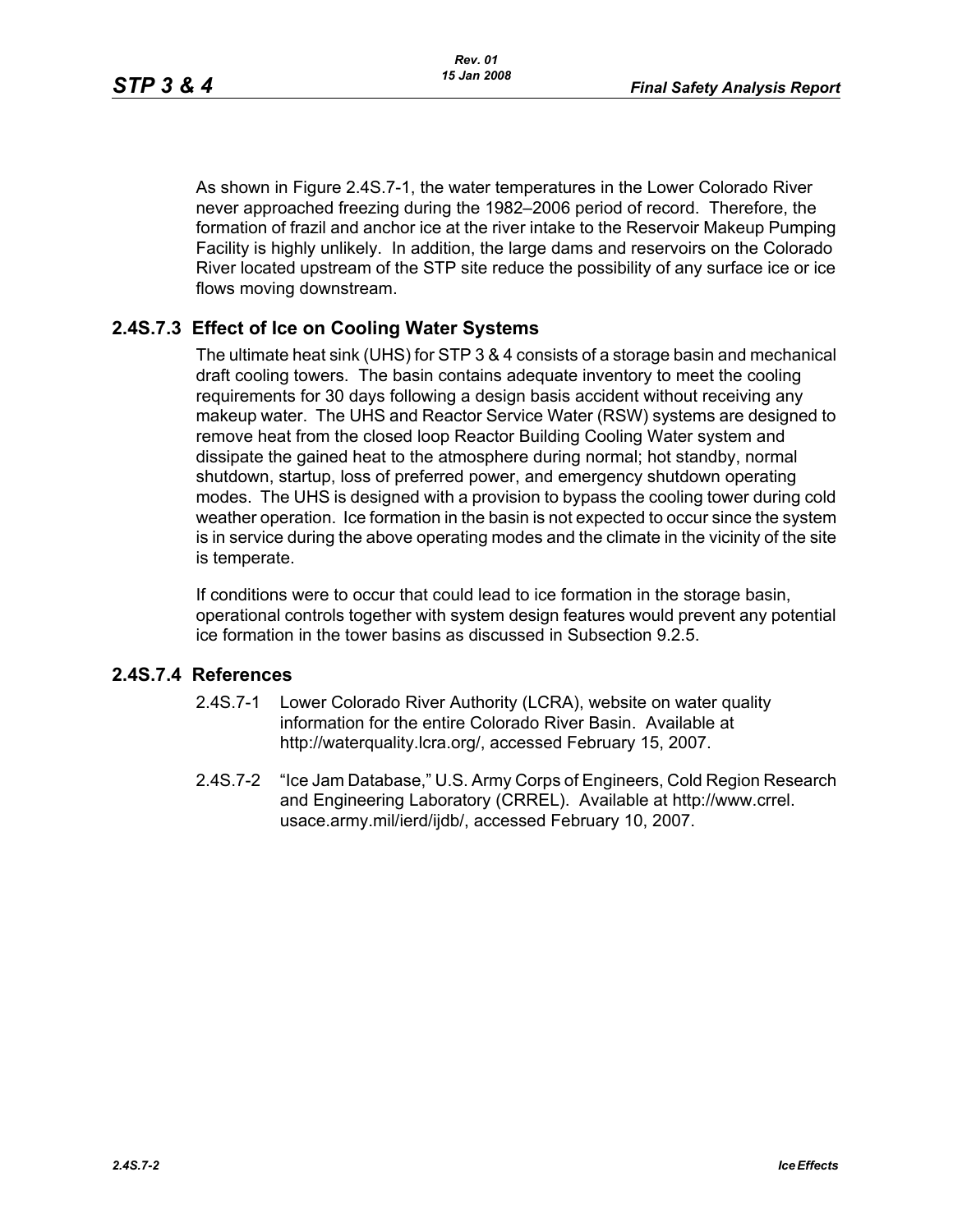| Temperature below Freezing at STP Site |                                                   |                 |                                            |                                |                                |  |
|----------------------------------------|---------------------------------------------------|-----------------|--------------------------------------------|--------------------------------|--------------------------------|--|
| Year                                   | <b>Lowest Average Daily</b><br><b>Temperature</b> |                 | <b>Date Lowest</b><br><b>Average Daily</b> | No. of<br><b>Consecutive</b>   | <b>Total No. of</b>            |  |
|                                        | $\mathsf{P}$                                      | $\rm ^{\circ}C$ | <b>Temperature</b><br><b>Occurred</b>      | <b>Freezing</b><br><b>Days</b> | <b>Freezing</b><br><b>Days</b> |  |
| 1990                                   | 27.2                                              | $-2.6$          | 12/21/90                                   | $\overline{2}$                 | $\overline{2}$                 |  |
| 1991                                   | 35.6                                              | 2.0             | 12/15/91                                   | $\mathbf 0$                    | $\mathbf 0$                    |  |
| 1992                                   | 42.1                                              | 5.6             | 7/11/92                                    | 0                              | $\pmb{0}$                      |  |
| 1993                                   | 35.9                                              | 2.2             | 10/25/93                                   | $\mathbf 0$                    | $\mathbf 0$                    |  |
| 1994                                   | 39.7                                              | 4.3             | 12/1/94                                    | $\mathbf 0$                    | $\pmb{0}$                      |  |
| 1995                                   | 37.3                                              | 3.0             | 11/8/95                                    | 0                              | $\mathbf 0$                    |  |
| 1996                                   | 26.4                                              | $-3.1$          | 1/8/96                                     | 3                              | $\overline{\mathbf{4}}$        |  |
| 1997                                   | 30.9                                              | $-0.6$          | 1/13/97                                    | 0                              | $\mathbf{1}$                   |  |
| 1998                                   | 35.5                                              | 1.9             | 12/25/98                                   | $\mathbf 0$                    | $\mathbf 0$                    |  |
| 1999                                   | 36.3                                              | 2.4             | 1/4/99                                     | 0                              | $\pmb{0}$                      |  |
| 2000                                   | 36.6                                              | 2.5             | 12/12/00                                   | $\mathbf 0$                    | 0                              |  |
| 2001                                   | 34.3                                              | 1.3             | 1/3/01                                     | $\mathbf 0$                    | $\mathbf 0$                    |  |
| 2002                                   | 35.5                                              | 1.9             | 1/2/02                                     | $\mathbf 0$                    | $\pmb{0}$                      |  |
| 2003                                   | 37.4                                              | 3.0             | 2/24/03                                    | $\mathbf 0$                    | $\mathbf 0$                    |  |
| 2004                                   | 32.6                                              | 0.4             | 12/24/04                                   | 0                              | 0                              |  |
| 2005                                   | 42.2                                              | 5.7             | 1/22/05                                    | 0                              | 0                              |  |
| 2006                                   | 38.6                                              | 3.7             | 2/18/06                                    | $\mathbf 0$                    | $\mathbf 0$                    |  |
|                                        |                                                   |                 | Average (days)                             | 0.3                            | 0.4                            |  |

# **Table 2.4S.7-1 Lowest Average Daily Temperature and Number of Days with Average Daily Temperature below Freezing at STP Site**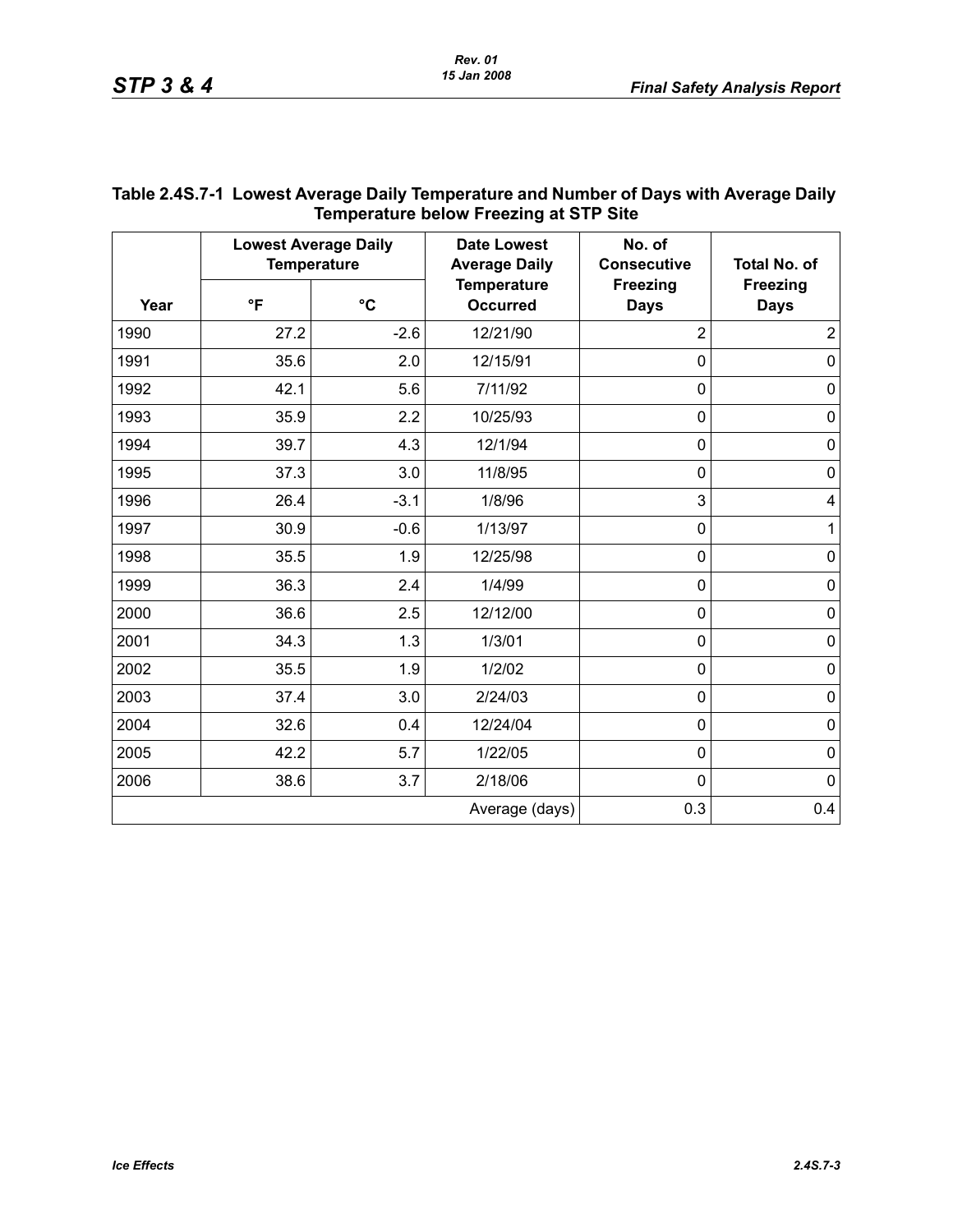| Year | Temperature below Freezing at Bay City Climate Station<br><b>Lowest Average Daily</b><br><b>Temperature</b> |        | <b>Date Lowest</b><br><b>Average Daily</b> | No. of<br><b>Consecutive</b>   | <b>Total No. of</b>            |
|------|-------------------------------------------------------------------------------------------------------------|--------|--------------------------------------------|--------------------------------|--------------------------------|
|      | $^{\circ}$ F                                                                                                | °C     | <b>Temperature</b><br><b>Occurred</b>      | <b>Freezing</b><br><b>Days</b> | <b>Freezing</b><br><b>Days</b> |
| 1942 | 40.5                                                                                                        | 4.7    | 12/28/1942                                 | $\mathbf 0$                    | 0                              |
| 1943 | 31.5                                                                                                        | $-0.3$ | 1/26/1943                                  | $\mathbf 0$                    | 1                              |
| 1944 | 35.5                                                                                                        | 1.9    | 1/14/1944                                  | $\mathbf 0$                    | 0                              |
| 1945 | 35.5                                                                                                        | 1.9    | 12/20/1945                                 | $\mathbf 0$                    | $\mathbf 0$                    |
| 1946 | 34.5                                                                                                        | 1.4    | 12/30/1946                                 | $\mathbf 0$                    | $\mathbf 0$                    |
| 1947 | 28                                                                                                          | $-2.2$ | 1/4/1947                                   | 1                              | $\overline{2}$                 |
| 1948 | 25.5                                                                                                        | $-3.6$ | 1/29/1948                                  | 3                              | 5                              |
| 1949 | 25.5                                                                                                        | $-3.6$ | 1/30/1949                                  | $\mathbf 0$                    | 1                              |
| 1950 | 28.5                                                                                                        | $-1.9$ | 12/7/1950                                  | $\mathbf 0$                    | 1                              |
| 1951 | 20                                                                                                          | $-6.7$ | 2/2/1951                                   | 3                              | 5                              |
| 1952 | 42                                                                                                          | 5.6    | 11/30/1952                                 | $\mathbf 0$                    | $\mathbf 0$                    |
| 1953 | 30.5                                                                                                        | $-0.8$ | 12/24/1953                                 | $\mathbf 0$                    | 1                              |
| 1954 | 30                                                                                                          | $-1.1$ | 1/22/1954                                  | $\mathbf 0$                    | 1                              |
| 1955 | 36                                                                                                          | 2.2    | 3/27/1955                                  | $\mathbf 0$                    | $\mathbf 0$                    |
| 1956 | 34                                                                                                          | 1.1    | 2/4/1956                                   | $\mathbf 0$                    | $\mathbf 0$                    |
| 1957 | 33                                                                                                          | 0.6    | 1/17/1957                                  | $\mathbf 0$                    | $\mathbf 0$                    |
| 1958 | 30                                                                                                          | $-1.1$ | 2/13/1958                                  | $\mathbf 0$                    | 1                              |
| 1959 | 29.5                                                                                                        | $-1.4$ | 1/5/1959                                   | $\mathbf 0$                    | 1                              |
| 1960 | 33                                                                                                          | 0.6    | 2/25/1960                                  | $\mathbf 0$                    | $\mathbf 0$                    |
| 1961 | 34.5                                                                                                        | 1.4    | 1/29/1961                                  | $\mathbf 0$                    | $\mathbf 0$                    |
| 1962 | 22.5                                                                                                        | $-5.3$ | 1/11/1962                                  | 1                              | $\overline{2}$                 |
| 1963 | 24.5                                                                                                        | $-4.2$ | 1/13/1963                                  | $\ensuremath{\mathsf{3}}$      | 7                              |
| 1964 | 29.5                                                                                                        | $-1.4$ | 1/14/1964                                  | $\pmb{0}$                      | 1                              |
| 1965 | 34.5                                                                                                        | 1.4    | 2/25/1965                                  | $\pmb{0}$                      | $\pmb{0}$                      |
| 1966 | 28.5                                                                                                        | $-1.9$ | 1/30/1966                                  | $\pmb{0}$                      | 1                              |
| 1967 | 33.5                                                                                                        | 0.8    | 2/7/1967                                   | $\mathbf 0$                    | $\pmb{0}$                      |
| 1968 | 34                                                                                                          | 1.1    | 1/8/1968                                   | $\pmb{0}$                      | $\pmb{0}$                      |
| 1969 | 36                                                                                                          | 2.2    | 1/5/1969                                   | $\pmb{0}$                      | $\pmb{0}$                      |
| 1970 | 31                                                                                                          | $-0.6$ | 1/7/1970                                   | $\pmb{0}$                      | $\overline{1}$                 |

#### **Table 2.4S.7-2 Lowest Average Daily Temperature and Number of Days with Average Daily Temperature below Freezing at Bay City Climate Station**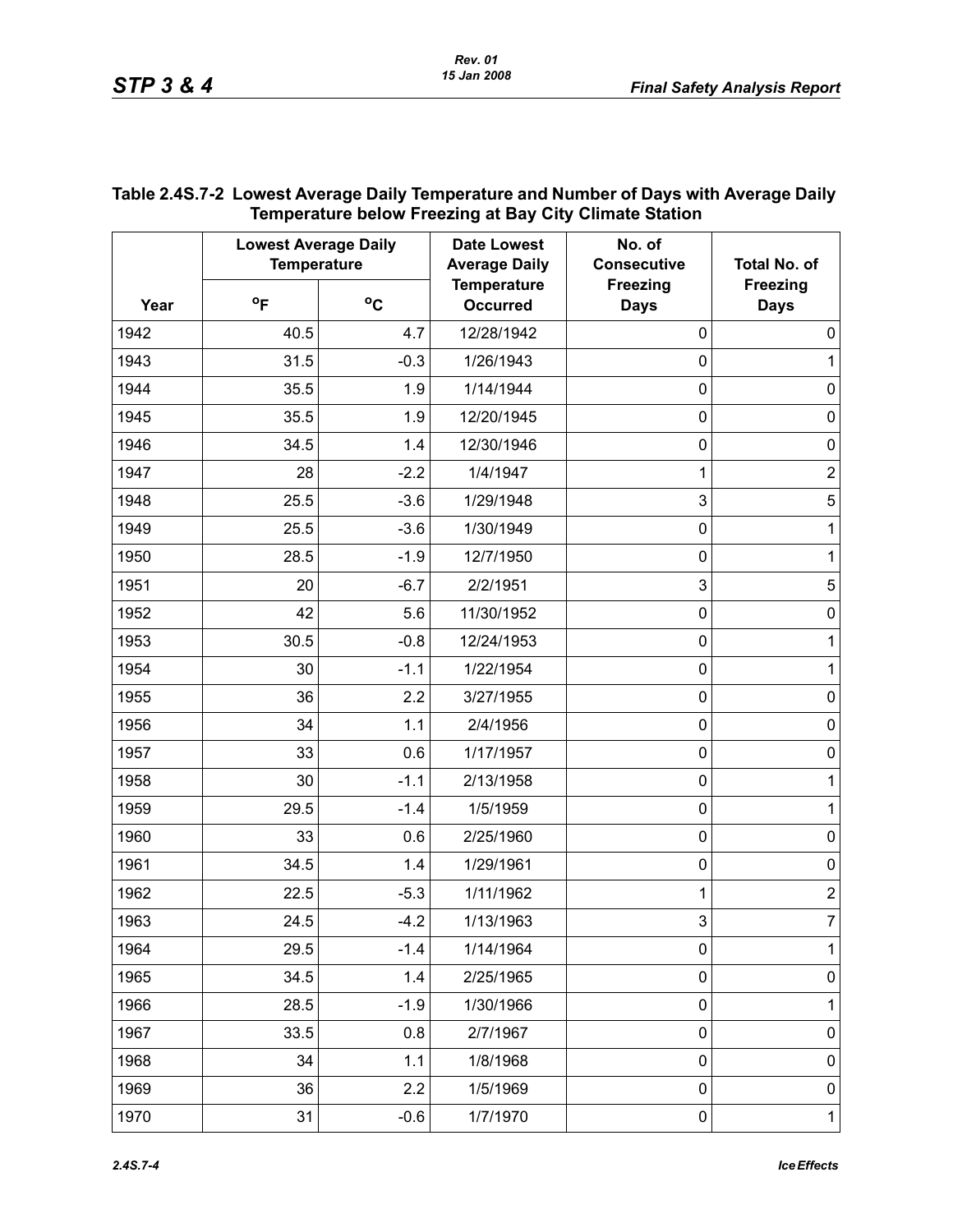| Temperature below Freezing at Bay City Climate Station (Continued) |      |        |            |                  |                           |  |
|--------------------------------------------------------------------|------|--------|------------|------------------|---------------------------|--|
| 1971                                                               | 31.5 | $-0.3$ | 1/8/1971   | 0                | 1                         |  |
| 1972                                                               | 32   | 0.0    | 1/5/1972   | $\mathbf 0$      | $\pmb{0}$                 |  |
| 1973                                                               | 25.5 | $-3.6$ | 1/12/1973  | 4                | $\sqrt{5}$                |  |
| 1974                                                               | 27   | $-2.8$ | 1/4/1974   | $\mathbf 0$      | 1                         |  |
| 1975                                                               | 27.5 | $-2.5$ | 1/13/1975  | $\mathbf 0$      | 1                         |  |
| 1976                                                               | 29.5 | $-1.4$ | 11/29/1976 | $\mathbf 0$      | 1                         |  |
| 1977                                                               | 31.5 | $-0.3$ | 1/19/1977  | $\boldsymbol{0}$ | 1                         |  |
| 1978                                                               | 28   | $-2.2$ | 1/21/1978  | 1                | $\overline{2}$            |  |
| 1979                                                               | 26   | $-3.3$ | 1/2/1979   | 1                | $\ensuremath{\mathsf{3}}$ |  |
| 1980                                                               | 31   | $-0.6$ | 3/2/1980   | $\boldsymbol{0}$ | 1                         |  |
| 1981                                                               | 30.5 | $-0.8$ | 2/12/1981  | $\boldsymbol{0}$ | 1                         |  |
| 1982                                                               | 27   | $-2.8$ | 1/14/1982  | $\mathbf 0$      | $\sqrt{3}$                |  |
| 1983                                                               | 20.5 | $-6.4$ | 12/25/1983 | 5                | 6                         |  |
| 1984                                                               | 31   | $-0.6$ | 1/20/1984  | 1                | $\overline{2}$            |  |
| 1985                                                               | 23.5 | $-4.7$ | 2/2/1985   | 3                | 6                         |  |
| 1986                                                               | 36.5 | 2.5    | 2/12/1986  | $\mathbf 0$      | $\pmb{0}$                 |  |
| 1987                                                               | 56.5 | 13.6   | 2/10/1987  | $\mathbf 0$      | $\pmb{0}$                 |  |
| 1988                                                               | 42.5 | 5.8    | 12/17/1988 | $\mathbf 0$      | $\pmb{0}$                 |  |
| 1989                                                               | 16.5 | $-8.6$ | 12/23/1989 | 4                | 6                         |  |
| 1990                                                               | 23   | $-5.0$ | 12/23/1990 | 1                | $\overline{c}$            |  |
| 1991                                                               | 35   | 1.7    | 1/1/1991   | $\mathbf 0$      | $\pmb{0}$                 |  |
| 1992                                                               | 36.5 | 2.5    | 11/27/1992 | $\mathbf 0$      | $\pmb{0}$                 |  |
| 1993                                                               | 34   | 1.1    | 11/27/1993 | $\mathbf 0$      | $\pmb{0}$                 |  |
| 1994                                                               | 34   | 1.1    | 2/2/1994   | $\boldsymbol{0}$ | $\pmb{0}$                 |  |
| 1995                                                               | 40   | 4.4    | 1/5/1995   | 0                | $\mathbf 0$               |  |
| 1996                                                               | 31.5 | $-0.3$ | 1/8/1996   | 0                | 1                         |  |
| 1997                                                               | 31.5 | $-0.3$ | 1/14/1997  | $\mathbf 0$      | 1                         |  |
| 1998                                                               | 35.5 | 1.9    | 12/24/1998 | 0                | $\pmb{0}$                 |  |
| 1999                                                               | 36   | 2.2    | 1/3/1999   | $\mathbf 0$      | $\pmb{0}$                 |  |
| 2000                                                               | 37.5 | 3.1    | 12/13/2000 | 0                | $\pmb{0}$                 |  |
| 2001                                                               | 34.5 | 1.4    | 1/2/2001   | $\mathbf 0$      | 0                         |  |
| 2002                                                               | 35   | 1.7    | 2/27/2002  | 0                | 0                         |  |

#### **Table 2.4S.7-2 Lowest Average Daily Temperature and Number of Days with Average Daily Temperature below Freezing at Bay City Climate Station (Continued)**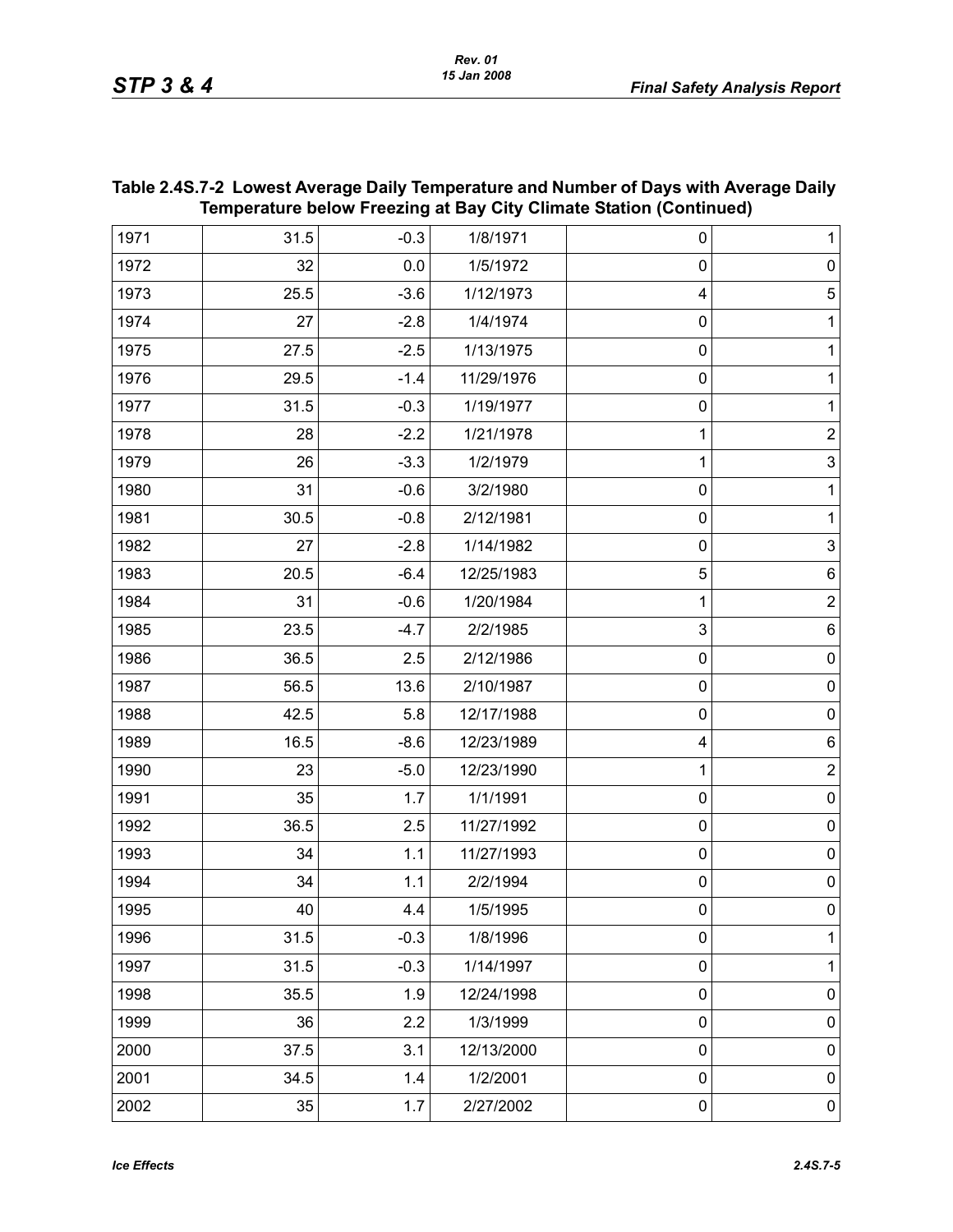| Table 2.4S.7-2  Lowest Average Daily Temperature and Number of Days with Average Daily |
|----------------------------------------------------------------------------------------|
| Temperature below Freezing at Bay City Climate Station (Continued)                     |

| 2003 | 40.5 | 4.7 | 1/18/2003      |     |  |
|------|------|-----|----------------|-----|--|
| 2004 | 33.5 | 0.8 | 12/26/2004     |     |  |
| 2005 | 33   | 0.6 | 12/9/2005      |     |  |
| 2006 | 40.5 | 4.7 | 2/19/2006      |     |  |
|      |      |     | Average (days) | 0.5 |  |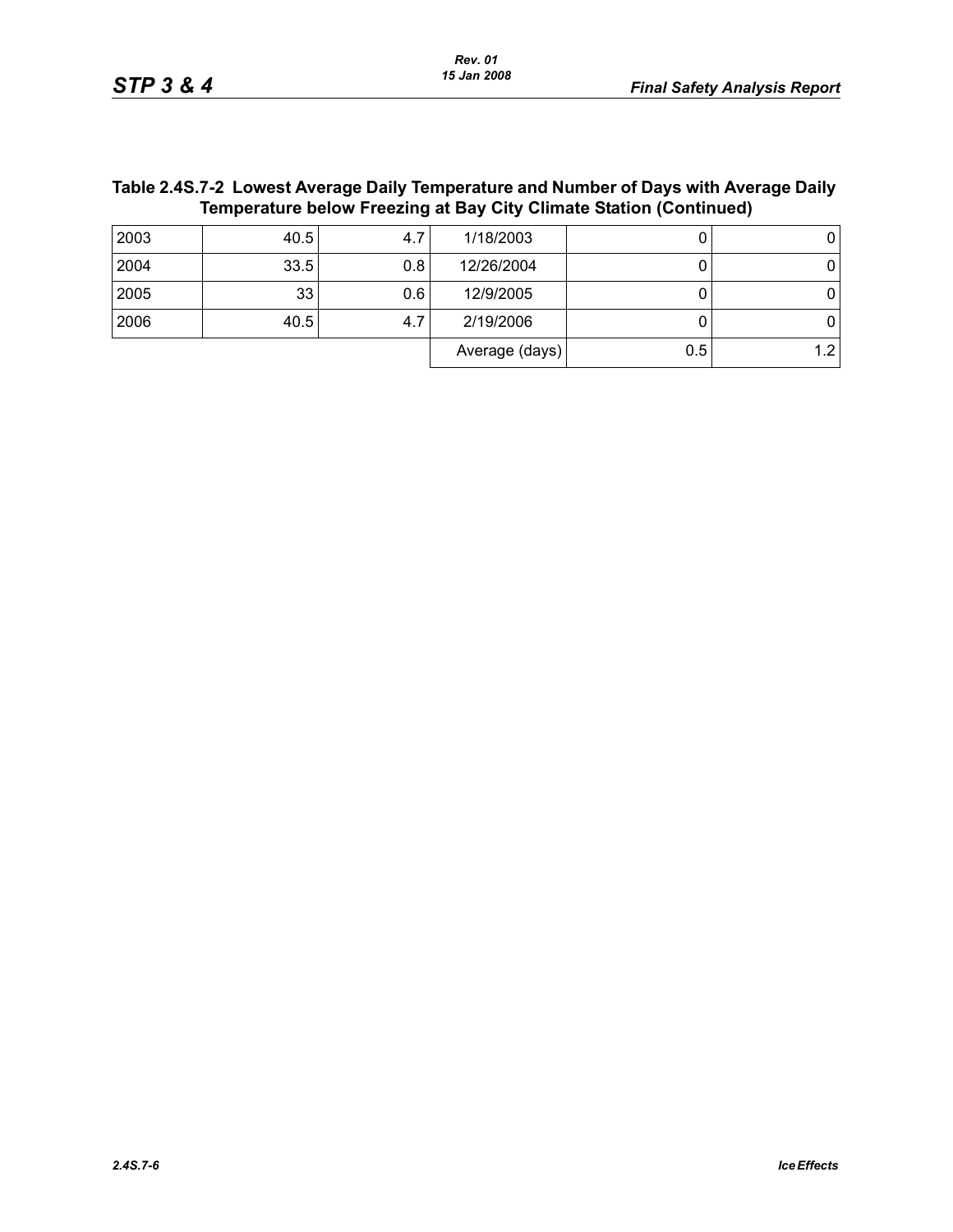